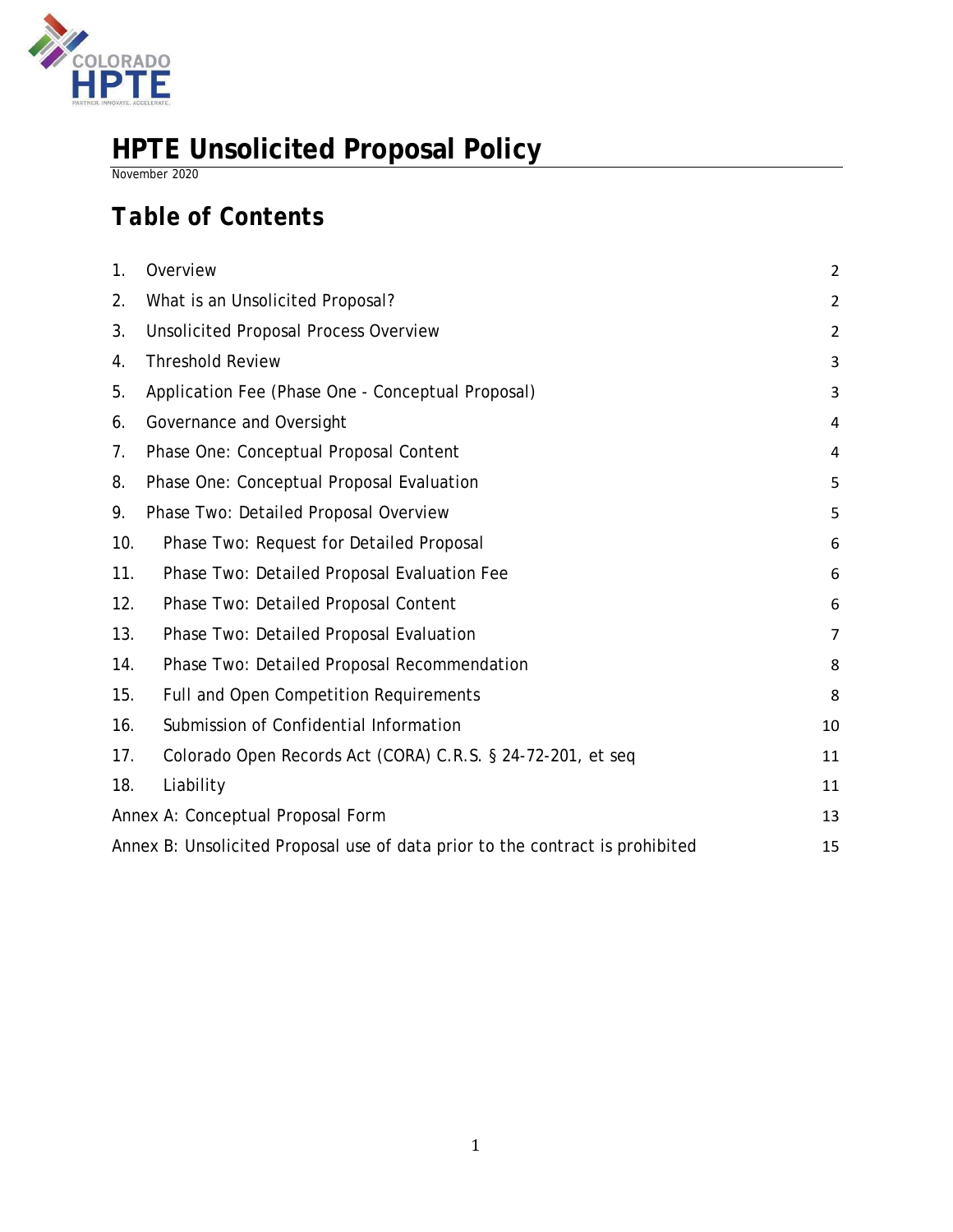

## **1. Overview**

This policy and procedure apply to Unsolicited Proposals received by the Colorado High Performance Transportation Enterprise (HPTE). HPTE is statutorily mandated to aggressively pursue public-private partnerships (P3) and other innovative and efficient means of completing surface transportation infrastructure projects in accordance with the provisions of Section 43-4-806, Colorado Revised Statutes, as amended.

## **2. What is an Unsolicited Proposal?**

An Unsolicited Proposal is a written proposal submitted to HPTE on the initiative of the Proposer for the purpose of obtaining a contract with HPTE. It uses unique solutions to offer innovative and efficient means of completing surface transportation infrastructure projects or generates revenue and/or other value that will enable HPTE to better pursue its legislative mandate. It must have the following qualities:

- o Innovative, unique, and pragmatic;
- o Independently originated and developed by the proposer;
- o Prepared without HPTE or Colorado Department of Transportation (CDOT) supervision, endorsement, direction, or direct involvement;
- o Sufficiently detailed that it supports HPTE's mission and responsibilities; and
- o Must address an HPTE and/or CDOT priority, which can include, but is not limited to, projects already identified in HPTE's Express Lanes Master Plan (ELMP), CDOT's 2045 Statewide Transportation Plan, as well as other existing Transportation Plans.
	- i. HPTE and CDOT have the legal authority to impose moratoriums for corridors on which Unsolicited Proposals will not be accepted. Proposers are advised to contact HPTE staff (CDOT\_ HPTE-USP@state.co.us) to determine if a moratorium exists on a corridor they are considering as part of an Unsolicited Proposal submission.

An Unsolicited Proposal is not an offer responding to HPTE's previously published expression of need including a Letter of Interest (LOI), Request for Information (RFI), Request for Qualifications (RFQ), or Request for Proposal (RFP).

# **3. Unsolicited Proposal Process Overview**

HPTE receives and evaluates Unsolicited Proposals using an initial Threshold Review (see Section 4) followed by a two-phased approach. The purpose of Phase One (Conceptual Proposal – see Section 7) is for HPTE to receive written, concept-level proposals1 and to screen those proposals to determine whether HPTE would like to review additional information in Phase Two (Detailed Proposal – see Section 9).

In the event that the Unsolicited Proposal proceeds beyond Phase Two or otherwise involves a competitive proposal or sole-source procurement, HPTE will provide an adequate opportunity for interested parties to submit competing proposals using the RFQ and RFP process, within a time frame specified by HPTE staff (minimum of 30

<sup>&</sup>lt;sup>1</sup> Concept-level proposals should follow the format outlined in Annex A, contain the ideas or concepts needed to understand what it does, how it might address specific transportation objectives, and how it is best used.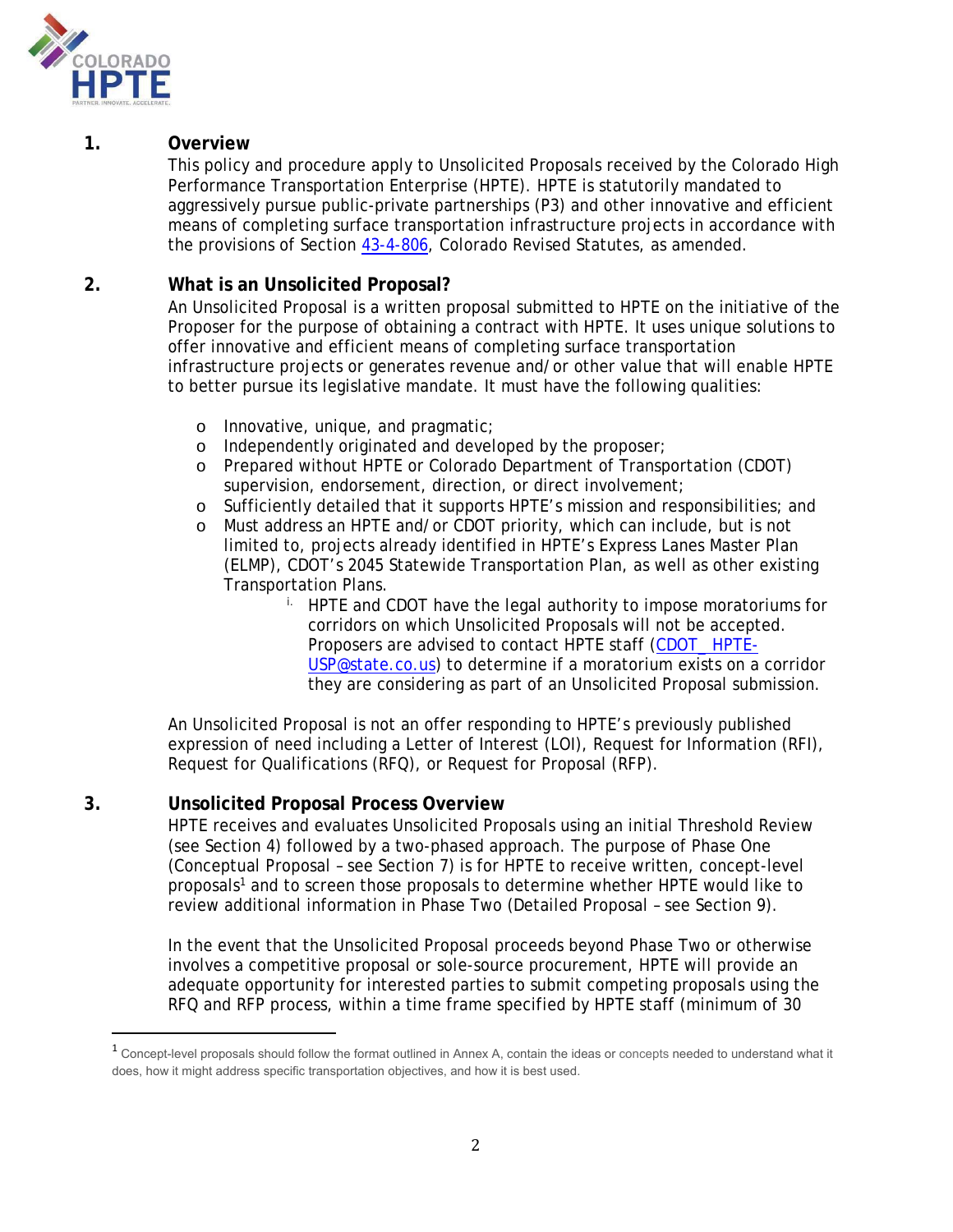

days), in accordance with Section 15 of this Policy. HPTE may, at any time, choose not to proceed any further with the Unsolicited Proposal.

All Unsolicited Proposal documentation should be submitted both electronically (CDOT\_ HPTE-USP@state.co.us) and in hard copy (HPTE, 2829 W Howard Pl, Denver, CO, 80204), unless HPTE staff direct the proposer to submit only an electronic copy. Requests for confidentiality should also be submitted electronically and in hard copy (see Section 16), unless HPTE staff direct the proposer to submit only an electronic copy.

### **4. Threshold Review**

Before moving to Phase One, HPTE staff will acknowledge receipt of the Unsolicited Proposal and conduct a Threshold Review to confirm:

- I. A Conceptual Proposal Form has been submitted (see Annex A), and all required information is included;
- II. The Conceptual Proposal complies with the procedures for submission of confidential or proprietary information for use and disclosure of data (see Section 16); and
- III. Receipt of the Conceptual Proposal Evaluation Fee (\$5,000) from the Proposer.

HPTE staff will strive to complete the Threshold Review within 20 business days of receipt of the Unsolicited Proposal submission. The HPTE Director may extend the time allowed to complete the Threshold Review if more time is needed.

# **5. Application Fee (Phase One - Conceptual Proposal)**

HPTE will only accept the submission of an Unsolicited Proposal if, at the time the Unsolicited Proposal is submitted, the person or consortium submitting the Unsolicited Proposal (Proposer) pays HPTE, via check, a fee of \$5,000 to evaluate the Conceptual Proposal. The check should be made out to "The State of Colorado" and addressed to HPTE 2829, W Howard Pl, Denver, CO, 80204. HPTE staff may also permit a wire transfer or Automatic Clearing House (ACH) payment if confirmed in writing in advance. This fee is nonrefundable.

HPTE, at its sole discretion, may waive the fee(s) for an Unsolicited Proposal if the Proposer is from a Disadvantaged Business Enterprise, Women-Owned Business, or Emerging Small Business, and determined to be reasonable and in the best interest of the State. These small business programs are designed to assist emerging small business, minority, and women-owned businesses in obtaining work on CDOT projects. These programs are managed by the CDOT Civil Rights & Business Resource Center and require formal certification to qualify for, and participate in, each of the programs.

All costs incurred by the Proposer in preparing and submitting an Unsolicited Proposal will be borne solely and completely by the Proposer. Under no circumstances will the State, HPTE, CDOT or any of their agents, representatives, consultants, directors, officers or employees be liable for, or otherwise obligated, to reimburse the costs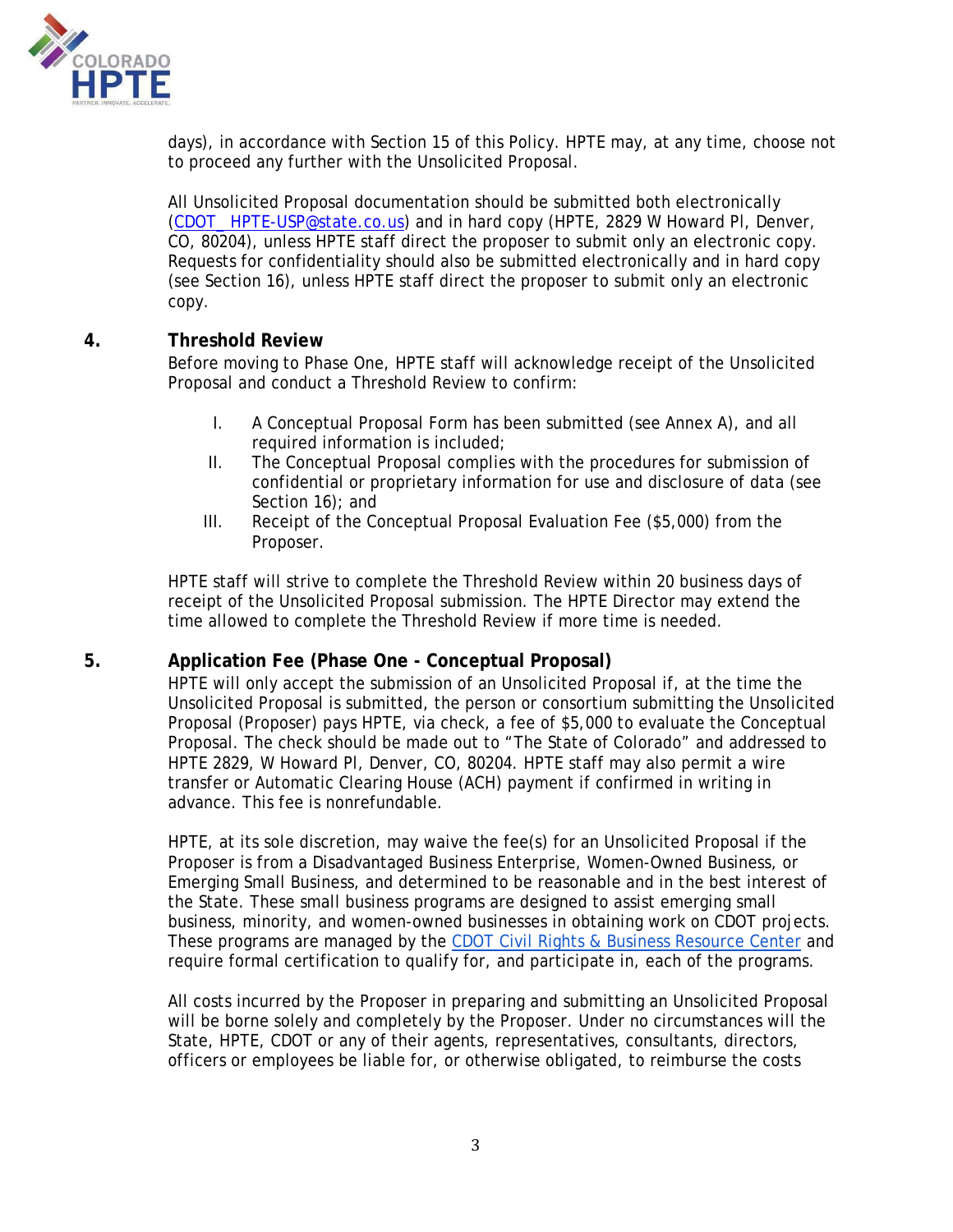

incurred by the Proposer, whether or not selected for negotiations, in developing the Unsolicited Proposal or negotiating an agreement.

# **6. Governance and Oversight**

### *HPTE Board of Directors*

The HPTE Board of Directors (HPTE Board) provides oversight of HPTE's activities and consists of three members of the Transportation Commission and four members appointed by the Governor from four geographic areas. Information on Unsolicited Proposals is shared with the HPTE Board at every stage of the process. This includes the release of the executive summary from the proposer when HPTE staff determine appropriate due diligence steps have been completed as part of Phase Two: Detailed Proposal stage. The executive summary will be included in the board documents and published on the HPTE website. However, it is only after completion of the Detailed Proposal Evaluation in Phase Two (see Section 13) that the Review Team submits a recommendation to the CDOT Executive Management Team, and the decision is made to proceed (or not proceed), that the HPTE Board and Transportation Commission (if relevant) decides whether to forego the Unsolicited Proposal, to proceed to a sole source agreement, or to pursue a competitive solicitation. The HPTE Board meets on the third Wednesday of each month. HPTE Board meeting dates are available on the HPTE website.

# *Transportation Commission*

The state's transportation system is managed by CDOT under the direction of the Transportation Commission. The Transportation Commission (TC) is comprised of 11 commissioners who represent specific districts. Under State law, the powers and duties of the TC include formulating general policy with respect to the management, construction, and maintenance of public highways and other transportation systems in the State.

Information on Unsolicited Proposals will be shared with the Transportation Commission on an as-needed basis, specifically when Unsolicited Proposals are addressing a CDOT need or would require joint collaboration, financial commitments, or joint contracting between HPTE and CDOT.

# **7. Phase One: Conceptual Proposal Content**

If the Conceptual Proposal meets the Threshold Review Requirements, HPTE staff will take the following steps:

- I. Log the Conceptual Proposal and assign it a number;
- II. Assemble an evaluation team (HPTE Review Team), which could include outside third parties, that are technical and financial subject-matter experts to review the Unsolicited Proposal (if an evaluation by others outside of HPTE and CDOT is deemed necessary by HPTE staff);
- III. If a meeting would be helpful to more fully understand the Conceptual Proposal, HPTE will request a meeting with the Proposer; and
- IV. Facilitate the evaluation process as needed.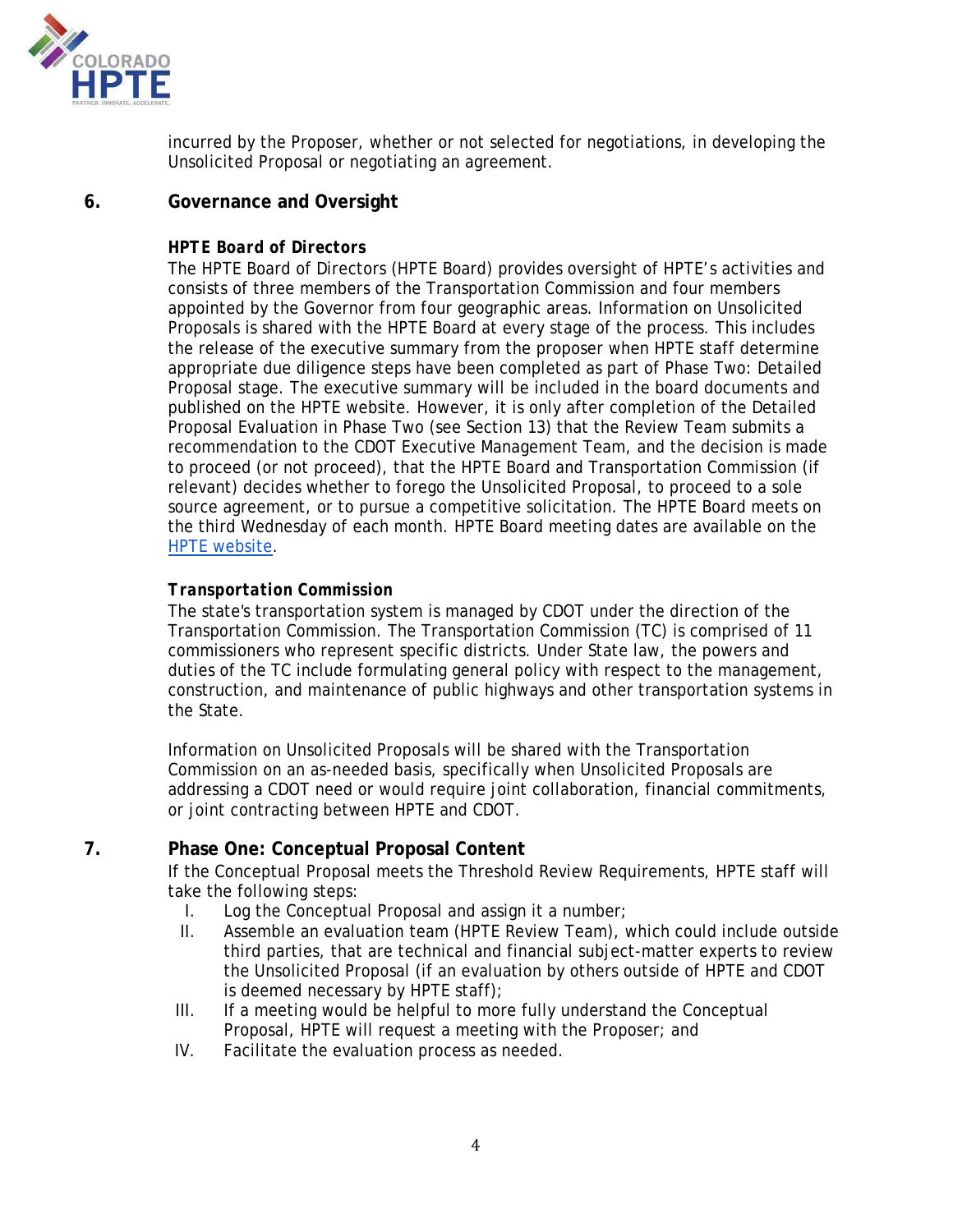

Conceptual Proposals should provide an outline of all aspects of the proposed project and will provide the framework to guide discussions with HPTE staff on the Conceptual Proposal. The Conceptual Proposal should be brief (six pages maximum) and include all information identified in Annex A (Conceptual Proposal Form).

HPTE staff will strive to complete the Conceptual Proposal Evaluation within 40 business days of passing the Threshold Review. The HPTE Director may extend the time allowed to complete the Evaluation of the Conceptual Proposal if more time is needed.

# **8. Phase One: Conceptual Proposal Evaluation**

During the Conceptual Proposal Evaluation, the HPTE Review Team<sup>2</sup> will evaluate the Conceptual Proposal for the following:

- I. Determine if the Conceptual Proposal meets the definition of an Unsolicited Proposal;
- II. Confirm the idea submitted is within HPTE's jurisdiction or control and complies with HPTE's statue;
- III. The Conceptual Proposal offers direct or anticipated benefits to HPTE, CDOT, its customers, and the community;
- IV. The Conceptual Proposal is consistent with HPTE's objectives and goals;
- V. The Conceptual Proposal satisfies a need for HPTE that can be accommodated in HPTE's annual long-term capital and operating budgets without displacing other planned expenditures, placing other committed projects at risk, and significantly increasing the cost of the proposed items;
- VI. The Conceptual Proposal offers unique goods or services that HPTE did not intend to purchase through the normal HPTE contract process; and
- VII. Confirm the inclusion of high-level financial, technical and legal components, or other specific evaluation criteria appropriate for the particular proposal. Detailed financial, technical, and legal components are not required until Phase Two (Detailed Proposal).

The burden is on the Proposer to demonstrate these attributes to HPTE.

Upon completion of the Conceptual Proposal Evaluation, HPTE staff will notify the Proposer of HPTE's decision. Possible outcomes include, but are not limited to, proceeding to Phase Two, discontinuing the process, or pursuing a competitive procurement. HPTE will provide a reasonable explanation of the reasons for the decision.

# **9. Phase Two: Detailed Proposal Overview**

The purpose of Phase Two is for HPTE to receive more detailed technical and financial information. At this phase, HPTE will decide whether to forego the Conceptual

 $^{\rm 2}$  Review Team will include (subject to availability and proposal elements) Program Coordinator, Special Projects and Budget Manager, Major Projects Manager, Head of Innovative Project Delivery, Tolling Operations Manager, HPTE Director, other relevant CDOT staff, and outside third parties as deemed necessary by HPTE staff.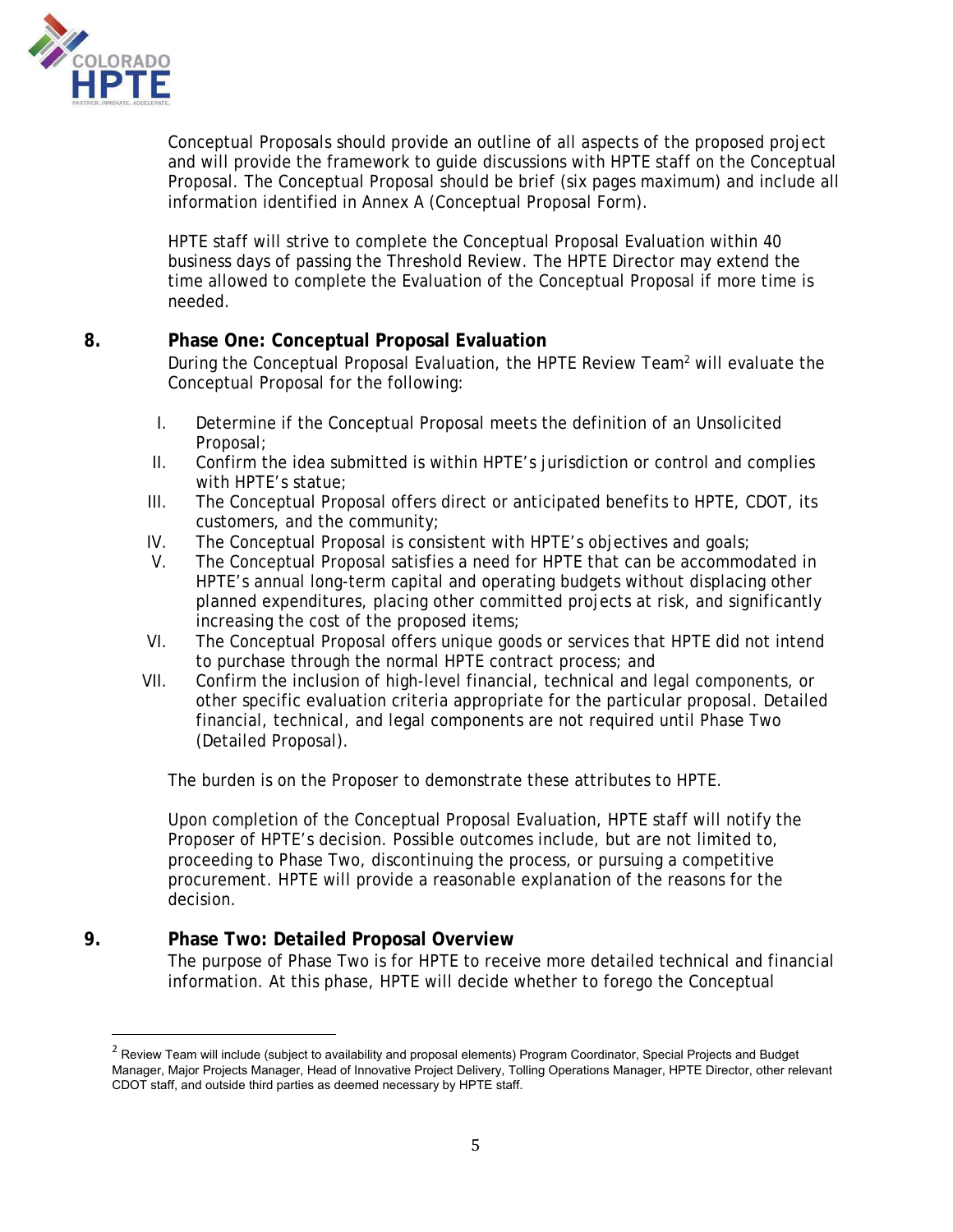

Proposal, to proceed to a sole source agreement, or to pursue a competitive solicitation.

### **10. Phase Two: Request for Detailed Proposal**

If HPTE desires to proceed to Phase Two, HPTE staff will issue a Request for Detailed Proposal that formally tells the Proposer to proceed to Phase Two.

### **11. Phase Two: Detailed Proposal Evaluation Fee**

If HPTE desires to proceed to Phase Two, a second payment must be submitted to HPTE to cover costs associated with the Detailed Proposal Evaluation. HPTE will only evaluate the Detailed Proposal if the Proposer pays HPTE, via check, a Detailed Proposal Review Fee of \$50,000 for the Detailed Proposal Evaluation. The check should be made out to "The State of Colorado" and addressed to HPTE, 2829 W Howard Pl, Denver, CO, 80204. HPTE staff may also permit a wire transfer or ACH payment if confirmed in writing in advance. This fee is nonrefundable.

If HPTE determines that the Detailed Proposal Evaluation costs will be materially greater, the Proposer will be contacted and provided with an additional amount that must be paid by check before the continuation of the Detailed Proposal Evaluation.

#### **12. Phase Two: Detailed Proposal Content**

In addition to the information provided in Phase One, a Detailed Proposal must, at a minimum, include the following information:

#### *Technical information*

- I. Names and professional information of the Proposer's key personnel who would be committed to the project;
- II. Type of support needed from HPTE (e.g., facilities, equipment, materials, or personnel resources);
- III. A sufficiently detailed description of the scope of work being offered to allow HPTE to evaluate the value received for the price proposed;
- IV. Proposed price or total estimated cost for the effort and/or the revenue generated in sufficient detail for meaningful evaluation, including an annual cash flow for the project;
- V. A schedule for the implementation including specific details for any property and/or services to be provided by HPTE; and
- VI. Proposed duration of the effort.

#### *Supporting information*

- I. Type of contract preferred;
- II. Description of the organization, previous experience in the field, and facilities to be used;
- III. Required statements, if applicable, about organizational conflicts of interest, and environmental impacts; and
- IV. Information demonstrating to HPTE that the Proposer has the necessary financial resources to complete the project, as determined by HPTE staff. Such information may include (i) financial statements, including an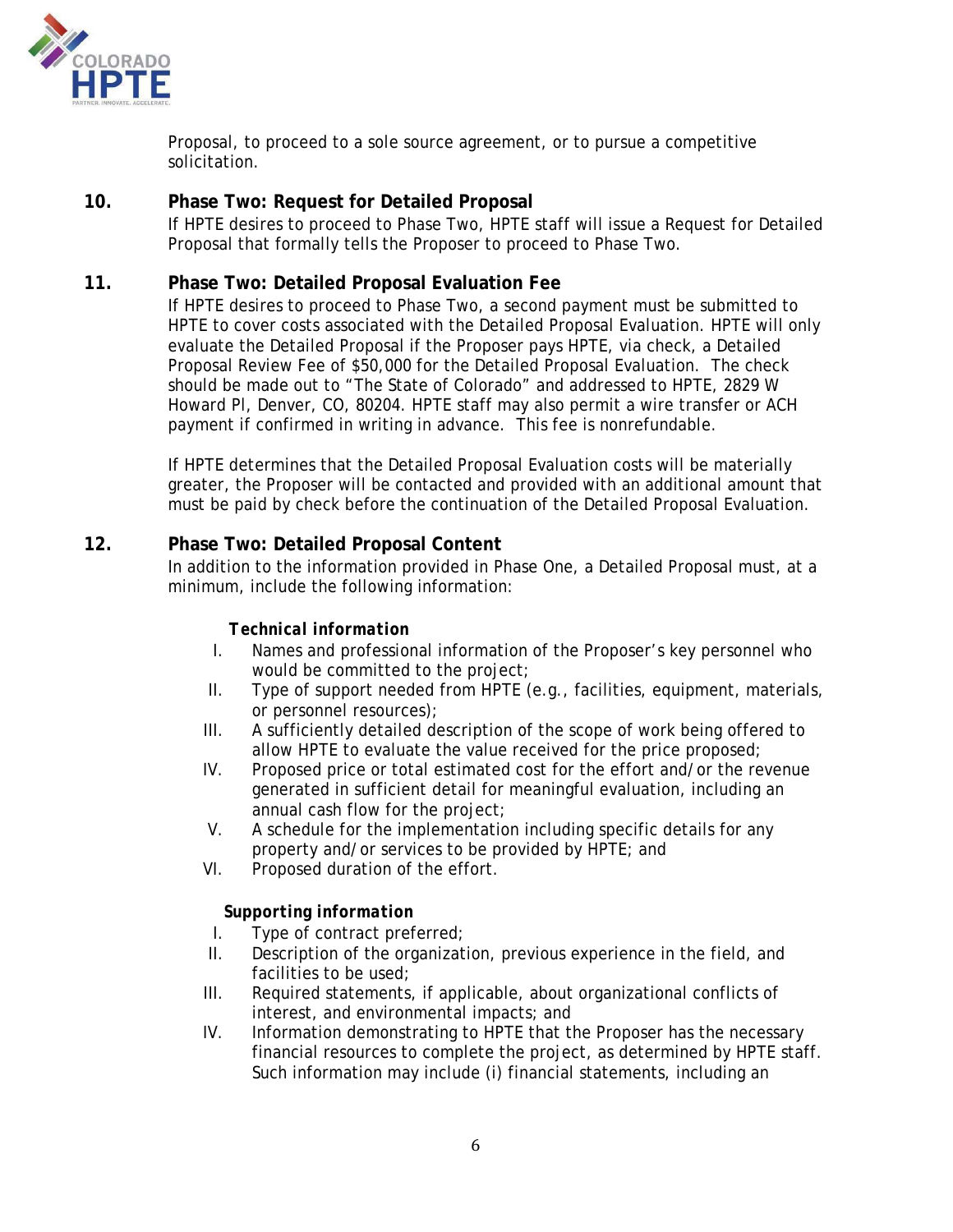

Auditor's Report Letter or an Accountant's Review Letter, Balance Sheets, Statements of Income and Stockholders Equity, and a Statement of Change in Financial Position; (ii) un-audited balance sheets; (iii) names of banks or other financial institutions with which the proposer conducts business; and (iv) letter of credit commitments.

A written request for confidentiality may be submitted by the Proposer with the Detailed Proposal documents. Refer to Section 16 for further information on the procedures for the submission of confidential or proprietary information.

Depending on the circumstances, the Request for Detailed Proposal may also include a request from HPTE to the Proposer for the following:

- o A further description of the problem or opportunity being addressed;
- o Relevant background, context, parameters, and policies;
- o Functional, technical, and legal requirements;
- o A cash flow analysis showing the capital, maintenance, and operating costs and revenues;
- o Requests for other project related information related to scope, budget, schedule, personnel, risks, data, performance measurement, potential impacts, etc.; and
- o Requests for specific modifications or clarifications to the scope of the original Conceptual Proposal.

HPTE may, at its sole discretion, invite the Proposer to present to the HPTE Review Team, ask and answer questions of the HPTE Review Team, and discuss the Detailed Proposal and context.

#### **13. Phase Two: Detailed Proposal Evaluation**

HPTE staff will strive to complete the Detailed Proposal Evaluation within 60 business days of receipt of a complete submission from the Proposer in accordance with the criteria set out in this Section. The HPTE Director may extend the time allowed to complete the Detailed Proposal Evaluation if more time is needed.

#### *Evaluation Criteria*

In the Detailed Proposal Evaluation, the HPTE Review Team will consider the same evaluation criteria set forth in the Conceptual Proposal Evaluation in addition to the following factors:

- I. The Proposer's capabilities, related experience, facilities, techniques, or unique combinations of these which are integral factors for achieving the Detailed Proposal objectives;
- II. The Proposer's financial capacity to deliver the goods or services defined in the Detailed Proposal;
- III. Viability of the proposed schedule and HPTE's ability to meet activities required of HPTE;
- IV. HPTE's capacity to enter into a contract under its enterprise status;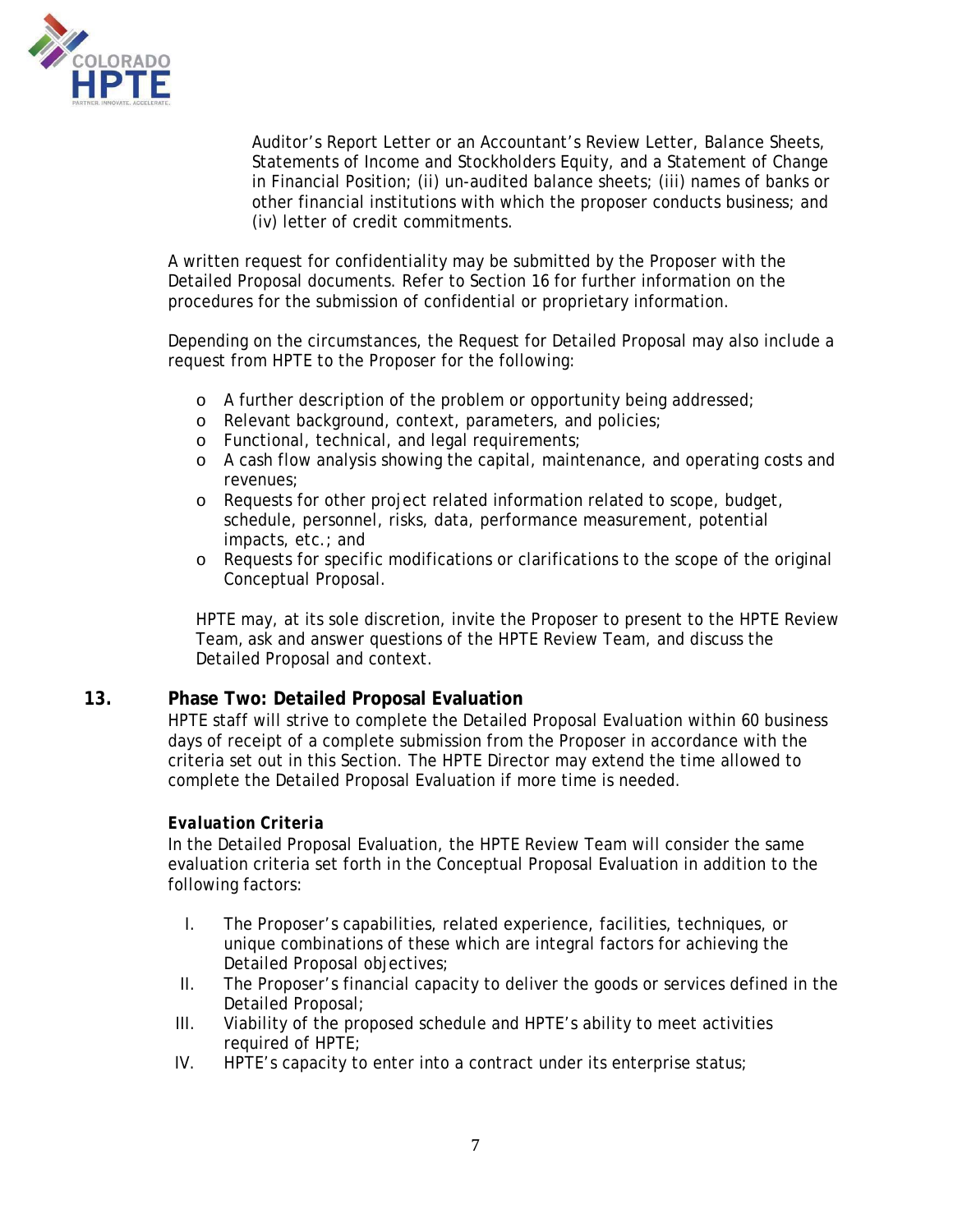

- V. The qualifications, capabilities, and experience of key personnel who are critical in achieving the proposal objectives;
- VI. The specific details of the cost/revenue generated; and
- VII. Other specific evaluation criteria appropriate for the particular Detailed Proposal.

## **14. Phase Two: Detailed Proposal Recommendation**

Upon completion of the Detailed Proposal Evaluation, the HPTE Review Team will make a recommendation to the Executive Management Team (EMT). If the EMT approves the proposal to move forward, the HPTE Board and the Transportation Commission (if relevant) will make a decision on whether to forego the Proposal, to proceed to a sole source agreement, or to pursue a competitive solicitation. The Proposer will be notified of the date of the meeting when the Proposal will be discussed.

### **15. Full and Open Competition Requirements**

The HPTE USP process is designed to support HPTE's goal of aggressively pursuing public-private partnerships (P3) and other innovative and efficient means of completing surface transportation infrastructure projects that have not been released as an RFI, RFQ, or RFP. However, there is a point within the USP process that a proposal moves from following the Unsolicited Proposal process to a competitive procurement unless a sole source procurement is approved by the EMT, HPTE Board, and TC. Before entering into a contract resulting from an Unsolicited Proposal, HPTE will take the following steps:

#### **Value for Money Analysis**

I. If, after a Phase Two (Detailed Proposal) Evaluation by the Review Team, the HPTE Director decides the project may be something HPTE and CDOT wish to pursue, a Value for Money (VfM) will be conducted (if necessary). If the VfM study, and the HPTE Director, determines the project is in the best interest of the state, HPTE will publish a notice on the procurement section of the HPTE website and other relevant P3 industry publications, if appropriate.

#### *Adequate Opportunity to Compete*

- II. The notice shall state that HPTE:
	- 1. Has received and accepted an unsolicited proposal;
	- 2. Conducted a Value for Money analysis (if relevant); and
	- 3. May negotiate an interim or comprehensive agreement with the private entity based on the proposal, and (iv) will accept for consideration any competing proposals and qualifications that comply with the HPTE Unsolicited Proposal Policy using the Request for Qualifications (RFQ) followed by a draft Request for Proposal (RFP) and a finalized RFP, as outlined in the P3 Management Manual.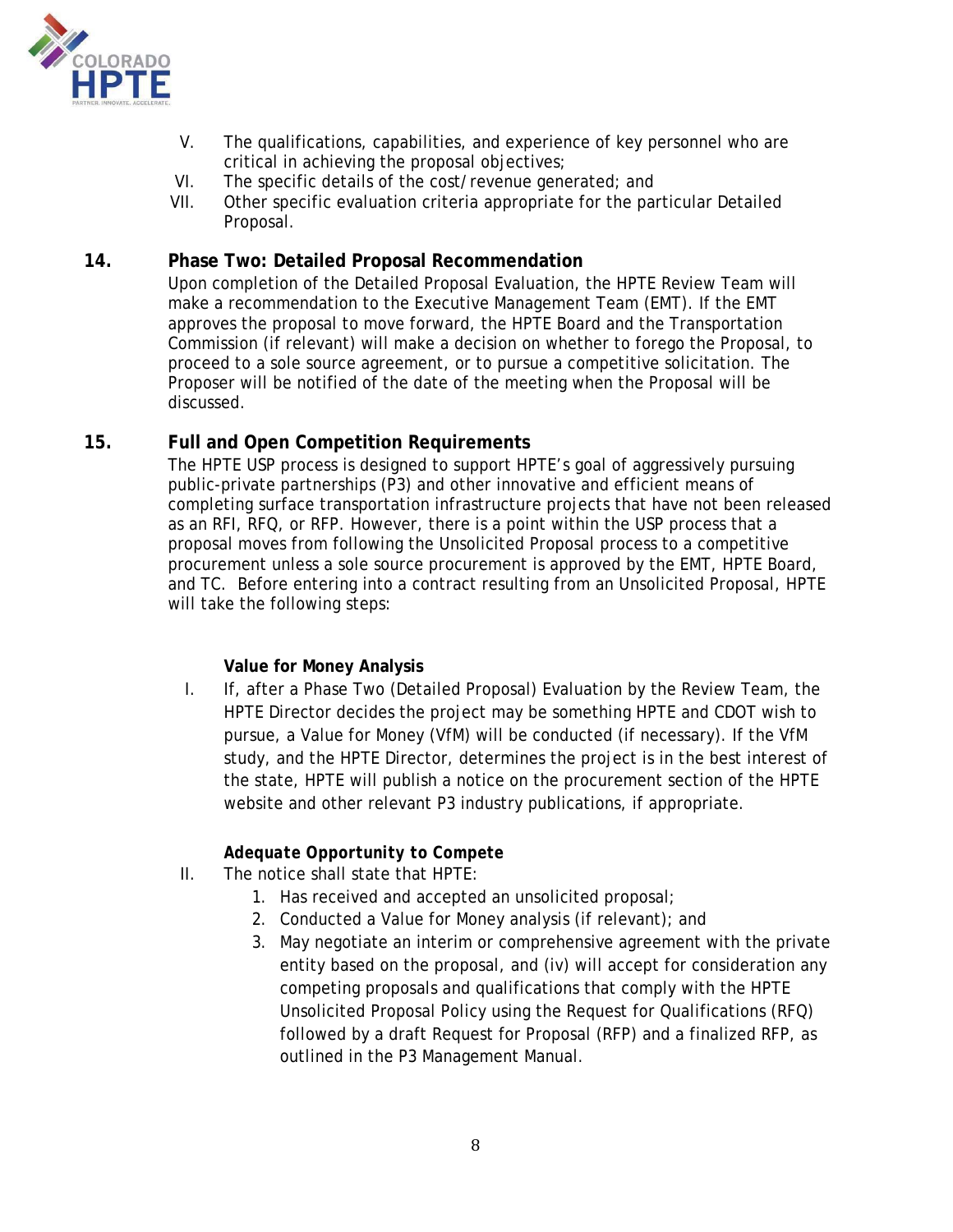

- III. The RFQ notice will be published for a period of no less than forty-five (45) calendar days after the initial publication of the applicable notice, or such additional time as determined by the HPTE Director.
- IV. The Original Proposer will have the option to either submit a Statement of Qualifications as required by the RFQ, be shortlisted on the merits of their Phase One and Two submittals, if the HPTE Director deemed their submittals sufficient for that purpose, or submit any additional information they deem appropriate as required in the RFQ.

### **Timeframe**

V. In determining whether to authorize additional time for submission of competing proposals and qualifications, the HPTE Director will consider the complexity of the proposed project and federal oversight and financial participation.

### **Conditions of Reimbursement of Original Proposer Fees**

VI. If the Original Proposer decides not to participate in the RFP, they will not receive the \$55,000 fee and any additional fees paid as part of the evaluation. However, if the Original Proposer submits a proposal in response to the RFP and is not chosen as the Preferred Proposer, the Original Proposer will be entitled to receive the stipend specified in the RFP (which could include the Original Proposer Fees).

#### **Notice**

VII. The notice shall summarize the qualifying project or projects, identify the proposed location of each project, and include specific information and documentation regarding the nature, timing, and scope of the qualifying project.

# **Confidential information**

VIII. HPTE neither requests nor encourages the submission of confidential or proprietary information. If confidential or proprietary information is submitted it should follow the guidance set out in Section 16.

# **Transparency and Stakeholder Engagement**

IX. As a general statement of policy, the HPTE will continue to prioritize transparency and accountability in the development and implementation of public-private partnerships for surface transportation projects. Any Unsolicited Proposal that proceeds beyond Phase Two, that is approved by the HPTE Board and TC, will follow the HPTE Transparency Policy.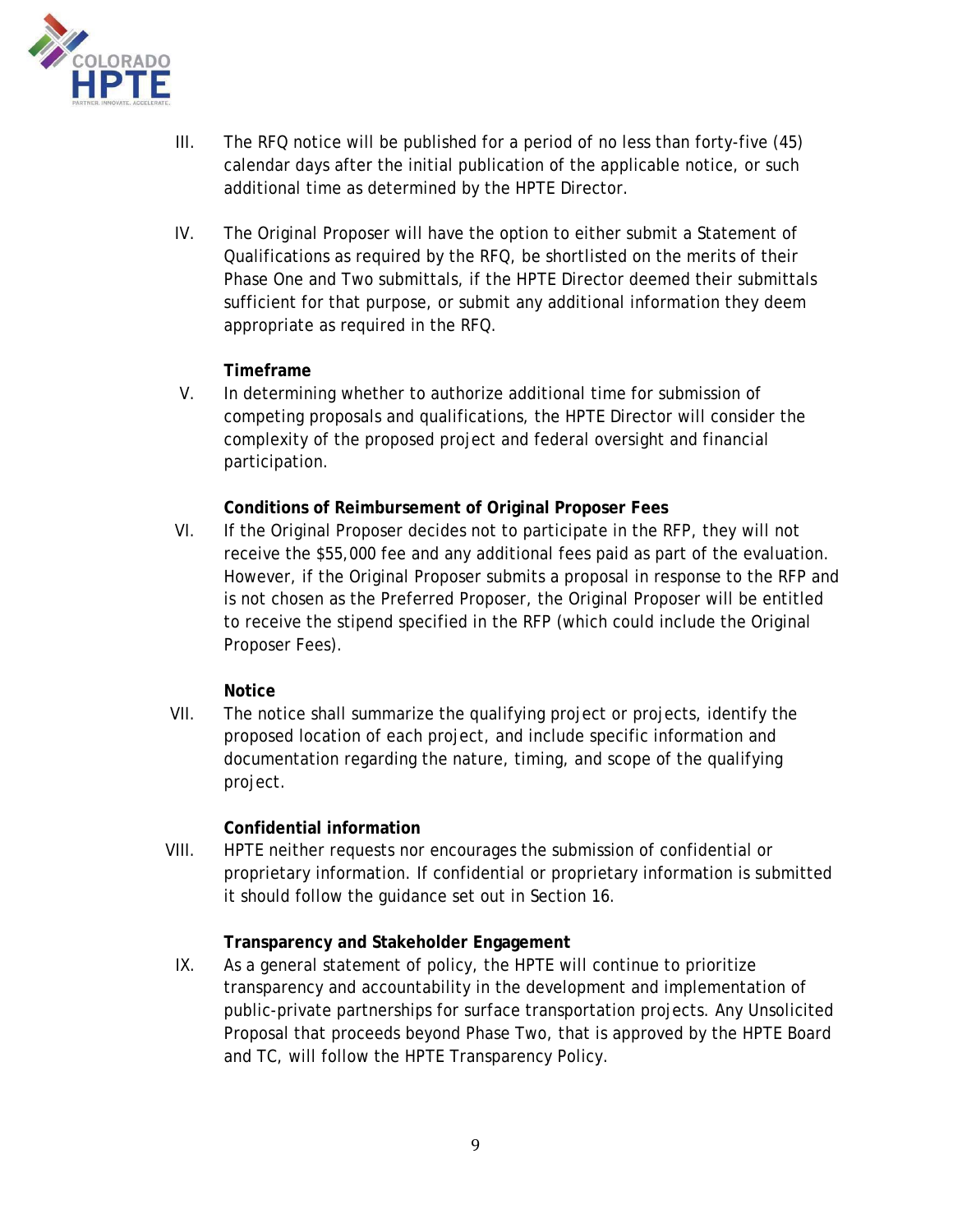

# **HPTE Reserves the Right to Reject the Proposal**

X. In the alternative, HPTE may determine (i) not to proceed further with any proposal, or (ii) proceed using standard procurement procedures consistent with the HPTE and CDOT's procurement policies.

### *Sole Source Award*

If it is impractical, unreasonable, or not in the best interests of the State to describe the property or services offered without revealing proprietary information or disclosing the originality of thought or innovativeness of the property or services sought, HPTE may make a sole source award. A sole source award may not be based solely on the unique capability of the Proposer to provide the specific property or services proposed.

### *Prerequisites to Contract Negotiation*

The contracting officer or other designated HPTE representative(s) may commence negotiations only after the following prerequisites have been met:

- 1. An Unsolicited Proposal has received a favorable comprehensive evaluation including in comparison to any proposals received following publication as provided in this Policy;
- 2. HPTE staff furnishes the necessary funds, and provides a solesource justification (if applicable); and
- 3. HPTE Director, HPTE Board, and TC approves the Unsolicited Proposal (if required).

# **16. Submission of Confidential Information**

HPTE neither requests nor encourages the submission of confidential or proprietary information. Information submitted shall be presumptively open for public inspection and therefore will presumptively be made available for public inspection unless otherwise designated as exempt consistent with this Policy and Law. Written requests for confidentiality may be submitted to the HPTE Director, provided that the submission must be in STRICT accordance with the following procedures. Adherence to these procedures remains the SOLE RESPONSIBILITY of the Proposer.

#### *Procedures for Submission of Confidential or Proprietary Information*

- I. A written request for confidentiality shall be submitted by the Proposer with the Unsolicited Proposal documents both electronically (CDOT HPTE-USP@state.co.us) and in hard copy.
- II. The written request will be enclosed in a separate envelope or e-mail marked "REQUEST FOR CONFIDENTIALITY," and attached to the cover of the ORIGINAL copy of the Proposer's Unsolicited Proposal that contains the Proposer's ORIGINAL signature.
- III. Confidential or proprietary information MUST be readily IDENTIFIED, MARKED, and SEPARATED (with Annex B used as a cover sheet) from the rest of the Unsolicited Proposal. Commingling of confidential/proprietary information and other information is NOT acceptable.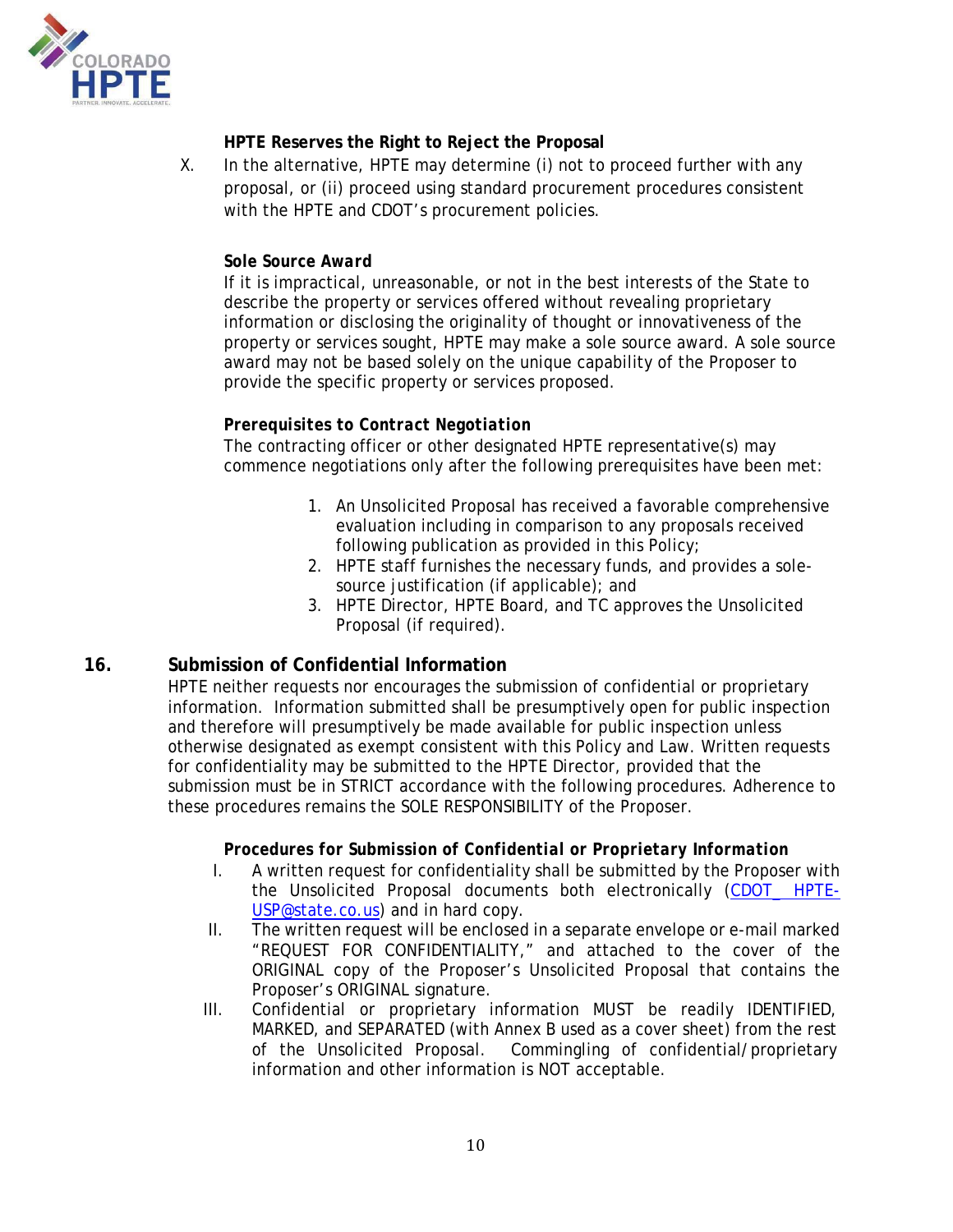

- IV. The written request must state SPECIFICALLY AND IDENTIFY BY PAGE NUMBER, what elements of the Unsolicited Proposal are to remain confidential. The request must also IDENTIFY THE BASIS for the claim of confidentiality, OTHER than a recitation of a SPECIFIC State or Federal statute.
- V. The HPTE Director and HPTE legal counsel will make a written determination as to the apparent validity of any request for confidentiality, and if so, whether the exemption is permanent, or ends on a certain date if HPTE decides to further evaluate the Unsolicited Proposal. The written determination of the HPTE Director will be sent to the Proposer.
- VI. Proposals that are determined to be at variance with this procedure may be: (1) declared non-responsive by the HPTE Director and not given further consideration; and/or (2) subject the record to disclosure under State and Federal statute.

HPTE will use its best efforts to restrict the number of people that have access to the proprietary or confidential material contained in the Unsolicited Proposal, but may disclose this information if deemed necessary by HPTE, to CDOT personnel, third parties, public agency partners, the Transportation Commission or the HPTE Board through, the use of Non-Disclosure Agreements (NDAs), confidentiality clauses included in third-party contracts, and/or the attorney-client privilege. At the time of submission to HPTE, the Proposer must also include an Executive Summary covering the major elements of the Unsolicited Proposal that do not address the Proposer's price, financing plan, or other confidential or proprietary information or trade secrets that the Proposer intends to be exempt from disclosure. The Executive Summary will be a public document and may be posted on the HPTE website. The Executive Summary may also be used in connection with seeking competitive proposals.

# **17. Colorado Open Records Act (CORA) C.R.S. § 24-72-201, et seq**

Unsolicited Proposals are presumed public records except to the extent HPTE and its legal counsel determine a record constitutes CORA exempt material and, if so, whether the exemption is permanent or ends on a certain date if HPTE determines to consider and further evaluate the Unsolicited Proposal. To the extent practicable, determinations as to whether specific materials contained in an Unsolicited Proposal constitute public records will be made consistent with determinations for other proposal submissions as set forth in Appendix A of the HPTE Open Records Policy relating to public-private partnerships. Proposers shall be responsible for all costs associated with defending any request for disclosure of any record claimed by the Proposer to be exempt from disclosure under CORA.

# **18. Liability**

HPTE recognizes that each Unsolicited Proposal will have its unique characteristics and goals and that tailored approaches to assessing and implementing projects will be required for HPTE's program to be successful. HPTE intends to retain the flexibility to modify or deviate from this Policy as it sees fit and in the interest of the State and the public.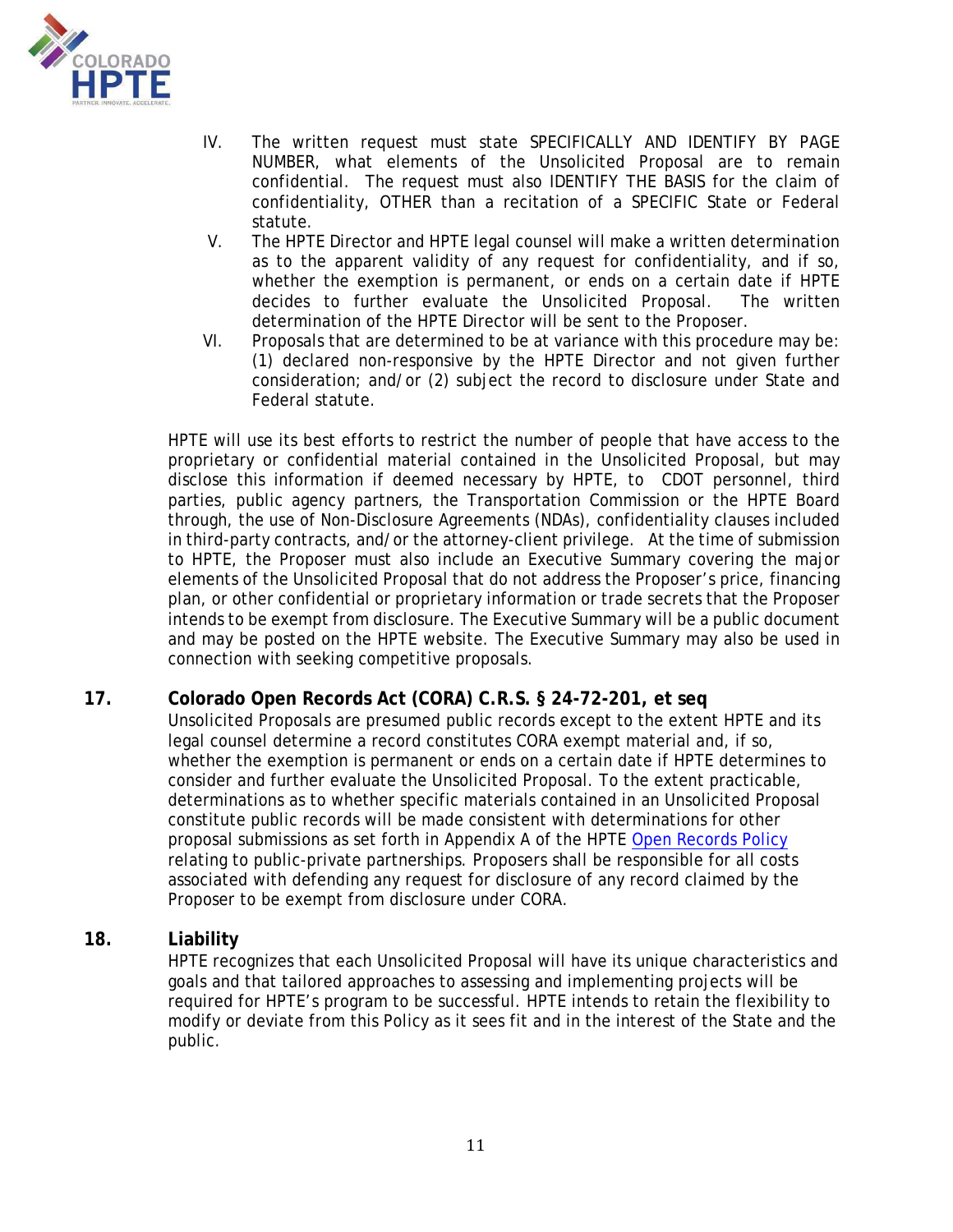

This Policy may be revised from time to time, and such revisions will be promptly posted on the HPTE's website. Those performing work or otherwise relying on this Policy assume all risks related to any revisions. HPTE will not be liable for any damages sustained by anyone based on a modification or failure to modify the Policy. In addition, the HPTE, at its sole discretion, may waive or deviate from some or all of this Policy where it deems such waiver(s) or deviation to be in the best interest of the State. In no event shall any such waiver or deviation result in any liability for HPTE, the State, or any other party.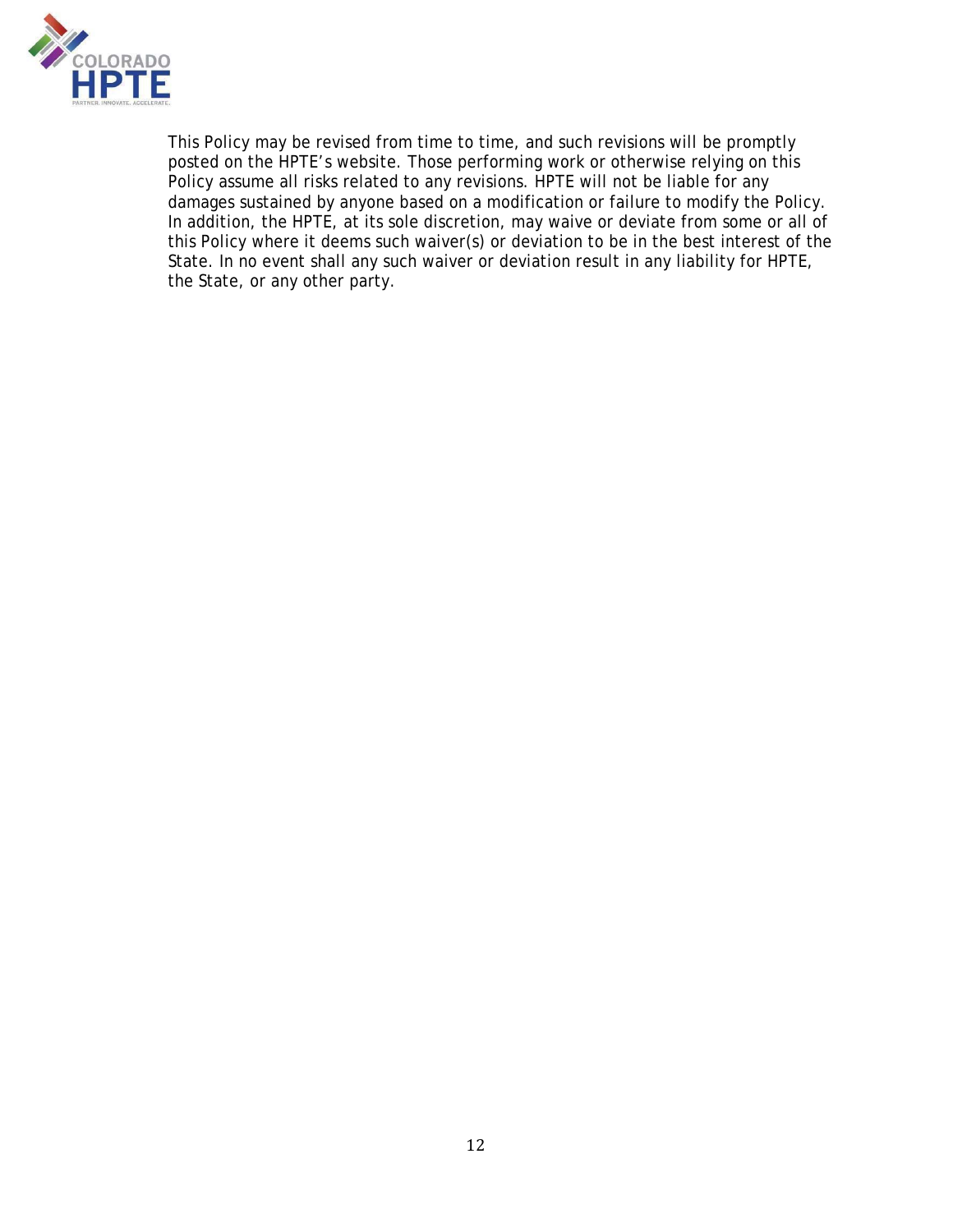

# **Annex A: Conceptual Proposal Form**

Phase One of HPTE's Unsolicited Proposal process involves submitting all required information and completing each section identified below. The Conceptual Proposal must be no longer than six pages in total. If HPTE determines that the Unsolicited Proposal should proceed to Phase Two, HPTE will issue a Request for Detailed Proposal.

| 1. Basic Information |
|----------------------|
|----------------------|

Proposer Information:

Name: \_\_\_\_\_\_\_\_\_\_\_\_\_\_\_\_\_\_\_\_\_\_\_\_\_\_\_\_\_\_\_\_\_\_\_\_\_\_\_\_\_\_\_\_\_\_\_\_\_\_\_\_\_\_\_\_\_\_\_\_\_\_\_\_\_\_\_\_\_\_

Address:\_\_\_\_\_\_\_\_\_\_\_\_\_\_\_\_\_\_\_\_\_\_\_\_\_\_\_\_\_\_\_\_\_\_\_\_\_\_\_\_\_\_\_\_\_\_\_\_\_\_\_\_\_\_\_\_\_\_\_\_\_\_\_\_\_\_\_\_\_\_\_\_\_

\_\_\_\_\_\_\_\_\_\_\_\_\_\_\_\_\_\_\_\_\_\_\_\_\_\_\_\_\_\_\_\_\_\_\_\_\_\_\_\_\_\_\_\_\_\_\_\_\_\_\_\_\_\_\_\_\_\_\_\_\_\_\_\_\_\_\_ Further contact information: \_\_\_\_\_\_\_\_\_\_\_\_\_\_\_\_\_\_\_\_\_\_\_\_\_\_\_\_\_\_\_\_\_\_\_\_\_\_\_\_\_\_\_\_\_\_\_\_\_\_\_\_\_\_ Type of organization: \_\_\_\_\_\_\_\_\_\_\_\_\_\_\_\_\_\_\_\_\_\_\_\_\_\_\_\_\_\_\_\_\_\_\_\_\_\_\_\_\_\_\_\_\_\_\_\_\_\_\_\_\_\_\_\_\_\_\_ Technical personnel names & contact information: \_\_\_\_\_\_\_\_\_\_\_\_\_\_\_\_\_\_\_\_\_\_\_\_\_\_\_\_\_\_\_\_

\_\_\_\_\_\_\_\_\_\_\_\_\_\_\_\_\_\_\_\_\_\_\_\_\_\_\_\_\_\_\_\_\_\_\_\_\_\_\_\_\_\_\_\_\_\_\_\_\_\_\_\_\_\_\_\_\_\_\_\_\_\_\_\_\_\_\_\_\_\_\_\_\_\_\_\_ Business personnel names & contact information: \_\_\_\_\_\_\_\_\_\_\_\_\_\_\_\_\_\_\_\_\_\_\_\_\_\_\_\_\_\_\_\_

\_\_\_\_\_\_\_\_\_\_\_\_\_\_\_\_\_\_\_\_\_\_\_\_\_\_\_\_\_\_\_\_\_\_\_\_\_\_\_\_\_\_\_\_\_\_\_\_\_\_\_\_\_\_\_\_\_\_\_\_\_\_\_\_\_\_\_\_\_\_\_\_\_\_\_\_ *These individuals should be responsible for answering HPTE's technical or business questions concerning the proposal or any subsequent agreement concerning the proposal.* 

\_\_\_\_\_\_\_\_\_\_\_\_\_\_\_\_\_\_\_\_\_\_\_\_\_\_\_\_\_\_\_\_\_\_\_\_\_\_\_\_\_\_\_\_\_\_\_\_\_\_\_\_\_\_\_\_\_\_\_\_\_\_\_\_\_\_\_\_\_\_\_\_\_\_\_\_ \_\_\_\_\_\_\_\_\_\_\_\_\_\_\_\_\_\_\_\_\_\_\_\_\_\_\_\_\_\_\_\_\_\_\_\_\_\_\_\_\_\_\_\_\_\_\_\_\_\_\_\_\_\_\_\_\_\_\_\_\_\_\_\_\_\_\_\_\_\_\_\_\_\_\_\_ \_\_\_\_\_\_\_\_\_\_\_\_\_\_\_\_\_\_\_\_\_\_\_\_\_\_\_\_\_\_\_\_\_\_\_\_\_\_\_\_\_\_\_\_\_\_\_\_\_\_\_\_\_\_\_\_\_\_\_\_\_\_\_\_\_\_\_\_\_\_\_\_\_\_\_\_ \_\_\_\_\_\_\_\_\_\_\_\_\_\_\_\_\_\_\_\_\_\_\_\_\_\_\_\_\_\_\_\_\_\_\_\_\_\_\_\_\_\_\_\_\_\_\_\_\_\_\_\_\_\_\_\_\_\_\_\_\_\_\_\_\_\_\_\_\_\_\_\_\_\_\_\_ \_\_\_\_\_\_\_\_\_\_\_\_\_\_\_\_\_\_\_\_\_\_\_\_\_\_\_\_\_\_\_\_\_\_\_\_\_\_\_\_\_\_\_\_\_\_\_\_\_\_\_\_\_\_\_\_\_\_\_\_\_\_\_\_\_\_\_\_\_\_\_\_\_\_\_\_ \_\_\_\_\_\_\_\_\_\_\_\_\_\_\_\_\_\_\_\_\_\_\_\_\_\_\_\_\_\_\_\_\_\_\_\_\_\_\_\_\_\_\_\_\_\_\_\_\_\_\_\_\_\_\_\_\_\_\_\_\_\_\_\_\_\_\_\_\_\_\_\_\_\_\_\_

\_\_\_\_\_\_\_\_\_\_\_\_\_\_\_\_\_\_\_\_\_\_\_\_\_\_\_\_\_\_\_\_\_\_\_\_\_\_\_\_\_\_\_\_\_\_\_\_\_\_\_\_\_\_\_\_\_\_\_\_\_\_\_\_\_\_\_\_\_\_\_\_\_\_\_\_ \_\_\_\_\_\_\_\_\_\_\_\_\_\_\_\_\_\_\_\_\_\_\_\_\_\_\_\_\_\_\_\_\_\_\_\_\_\_\_\_\_\_\_\_\_\_\_\_\_\_\_\_\_\_\_\_\_\_\_\_\_\_\_\_\_\_\_\_\_\_\_\_\_\_\_\_ \_\_\_\_\_\_\_\_\_\_\_\_\_\_\_\_\_\_\_\_\_\_\_\_\_\_\_\_\_\_\_\_\_\_\_\_\_\_\_\_\_\_\_\_\_\_\_\_\_\_\_\_\_\_\_\_\_\_\_\_\_\_\_\_\_\_\_\_\_\_\_\_\_\_\_\_

*2. Conceptual Proposal Executive Summary* 

Title of the proposal: \_\_\_\_\_\_\_\_\_\_\_\_\_\_\_\_\_\_\_\_\_\_\_\_\_\_\_\_\_\_\_\_\_\_\_\_\_\_\_\_\_\_\_\_\_\_\_\_\_\_\_\_\_\_\_\_\_\_

\_\_\_\_\_\_\_\_\_\_\_\_\_\_\_\_\_\_\_\_\_\_\_\_\_\_\_\_\_\_\_\_\_\_\_\_\_\_\_\_\_\_\_\_\_\_\_\_\_\_\_\_\_\_\_\_\_\_\_\_\_\_\_\_\_\_\_\_\_\_\_\_\_\_\_\_ Executive summary (1/2 page maximum)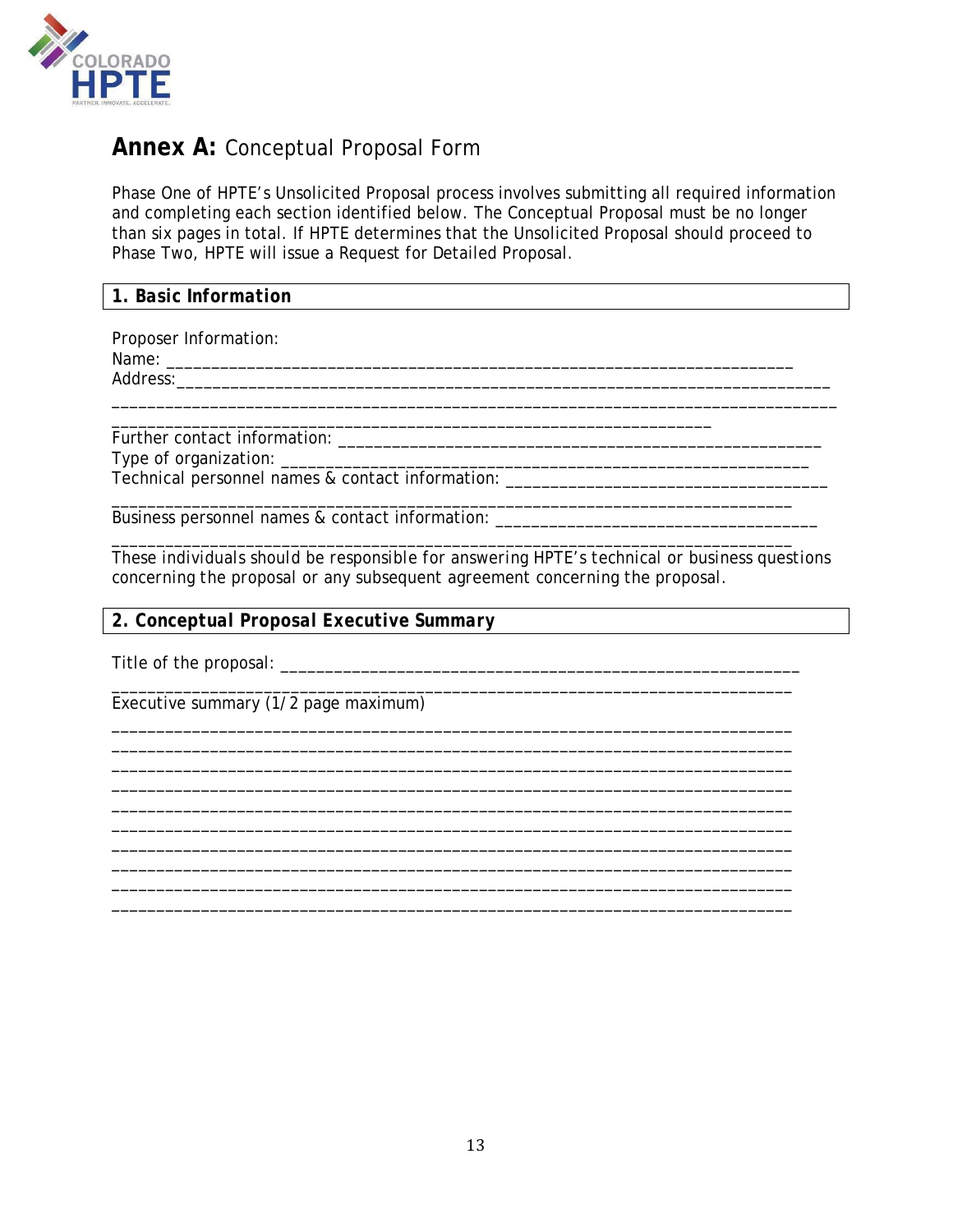

# *3. Conceptual Proposal – Key Information*

Title of the proposal: \_\_\_\_\_\_\_\_\_\_\_\_\_\_\_\_\_\_\_\_\_\_\_\_\_\_\_\_\_\_\_\_\_\_\_\_\_\_\_\_\_\_\_\_\_\_\_\_\_\_\_\_\_\_\_\_\_\_

\_\_\_\_\_\_\_\_\_\_\_\_\_\_\_\_\_\_\_\_\_\_\_\_\_\_\_\_\_\_\_\_\_\_\_\_\_\_\_\_\_\_\_\_\_\_\_\_\_\_\_\_\_\_\_\_\_\_\_\_\_\_\_\_\_\_\_\_\_\_\_\_\_\_\_\_ Key information must include:

- 1. Objectives;
	- 2. Method of approach;
	- 3. Nature and extent of anticipated results; and

\_\_\_\_\_\_\_\_\_\_\_\_\_\_\_\_\_\_\_\_\_\_\_\_\_\_\_\_\_\_\_\_\_\_\_\_\_\_\_\_\_\_\_\_\_\_\_\_\_\_\_\_\_\_\_\_\_\_\_\_\_\_\_\_\_\_\_\_\_\_\_\_\_\_\_\_

4. Manner in which the work will help support accomplishment of HPTE's mission.

\_\_\_\_\_\_\_\_\_\_\_\_\_\_\_\_\_\_\_\_\_\_\_\_\_\_\_\_\_\_\_\_\_\_\_\_\_\_\_\_\_\_\_\_\_\_\_\_\_\_\_\_\_\_\_\_\_\_\_\_\_\_\_\_\_\_\_\_\_\_\_\_\_\_\_\_

Technical expertise the Proposer needs from HPTE:

#### *4. Financial Information*

Proposed price or total estimated cost:  $\blacksquare$ 

Proposed method of revenue generation:

\_\_\_\_\_\_\_\_\_\_\_\_\_\_\_\_\_\_\_\_\_\_\_\_\_\_\_\_\_\_\_\_\_\_\_\_\_\_\_\_\_\_\_\_\_\_\_\_\_\_\_\_\_\_\_\_\_\_\_\_\_\_\_\_\_\_\_\_\_\_\_\_\_\_\_\_ *Be concise but provide sufficient detail for HPTE to meaningfully evaluate the proposal.*  Financial information the Proposer needs from HPTE:

\_\_\_\_\_\_\_\_\_\_\_\_\_\_\_\_\_\_\_\_\_\_\_\_\_\_\_\_\_\_\_\_\_\_\_\_\_\_\_\_\_\_\_\_\_\_\_\_\_\_\_\_\_\_\_\_\_\_\_\_\_\_\_\_\_\_\_\_\_\_\_\_\_\_\_\_ \_\_\_\_\_\_\_\_\_\_\_\_\_\_\_\_\_\_\_\_\_\_\_\_\_\_\_\_\_\_\_\_\_\_\_\_\_\_\_\_\_\_\_\_\_\_\_\_\_\_\_\_\_\_\_\_\_\_\_\_\_\_\_\_\_\_\_\_\_\_\_\_\_\_\_\_

#### *5. Procedural Information*

Period of time for which the proposal is valid: \_\_\_\_\_\_\_\_\_\_\_\_\_\_\_\_\_\_\_\_\_\_\_\_\_\_\_\_\_\_\_\_\_

# **6. Request for Confidentiality**

A request for confidentiality has been submitted with this proposal and is deemed confidential by the Proposer in the event of a request submitted to HPTE under the Colorado Open Records Act (CORA). Proprietary data has been separated, clearly designated, identifies the basis for the claim of confidentiality, and follows all the procedures outlined in Section 16.

 $Yes \Box$  No  $\Box$ 

| .,<br>۰. |  |
|----------|--|
| ×        |  |

| 7. Signature |  |  |
|--------------|--|--|
| Name:        |  |  |

Date: \_\_\_\_\_\_\_\_\_\_\_\_\_\_\_\_\_\_\_\_\_\_\_\_\_\_\_\_\_\_\_\_\_\_\_\_\_\_\_\_\_\_\_\_\_\_\_\_\_\_\_\_\_\_\_\_\_\_\_\_\_\_\_\_\_\_\_\_\_\_\_

Title: \_\_\_\_\_\_\_\_\_\_\_\_\_\_\_\_\_\_\_\_\_\_\_\_\_\_\_\_\_\_\_\_\_\_\_\_\_\_\_\_\_\_\_\_\_\_\_\_\_\_\_\_\_\_\_\_\_\_\_\_\_\_\_\_\_\_\_\_\_\_\_\_

*The individual who signs this form must be authorized to represent and contractually obligate the Proposer.*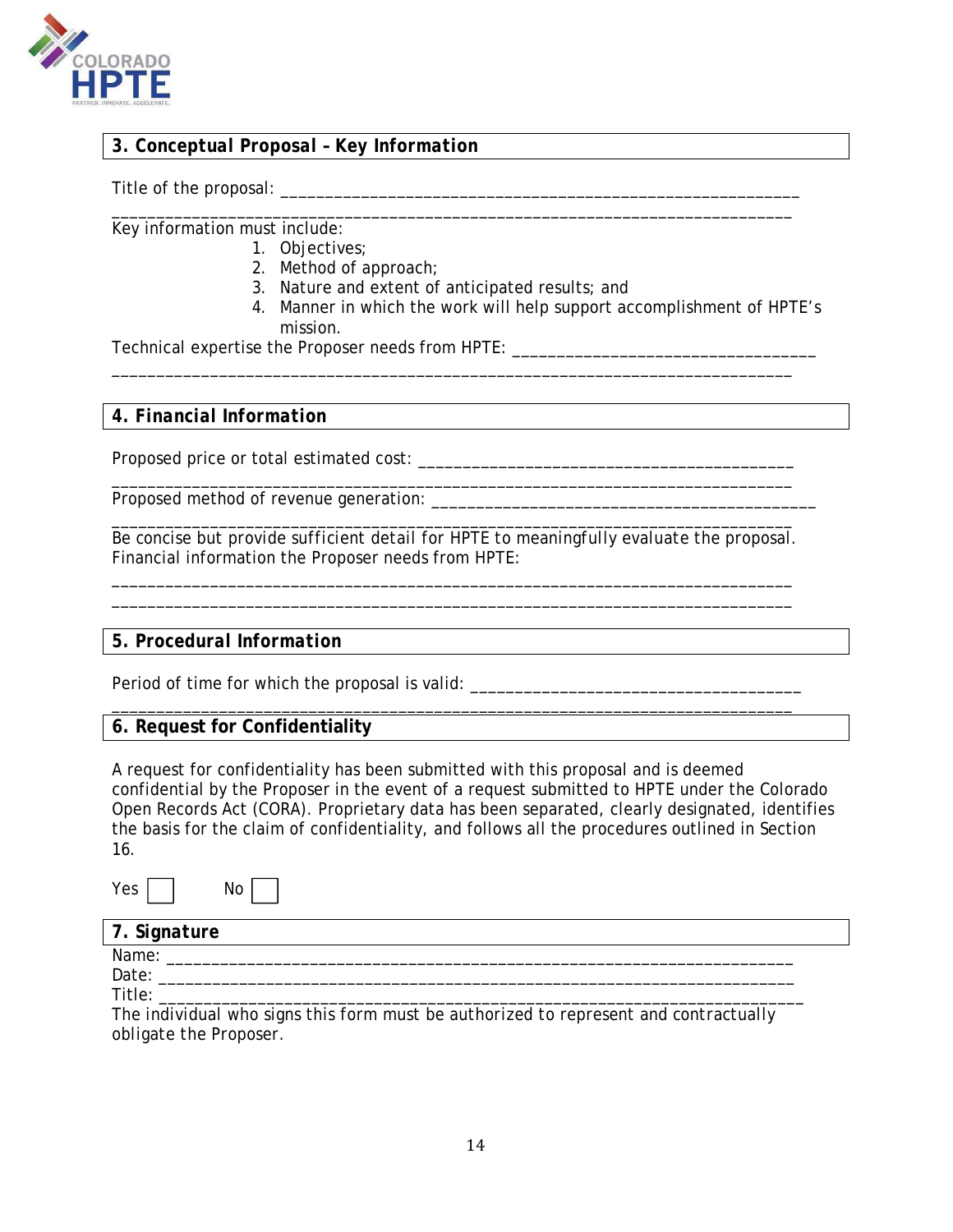

# **Annex B:** Unsolicited Proposal use of data prior to the contract is prohibited

All HPTE and CDOT personnel must exercise extreme care to ensure that the information in this Unsolicited Proposal is not disclosed to an individual who has not been authorized access to such data and is not duplicated, used, or disclosed in whole or in part for any purpose other than evaluation of the Unsolicited Proposal, without the written permission of the Proposer. If a contract is awarded on the basis of this Unsolicited Proposal, the terms of the contract shall control disclosure and use.